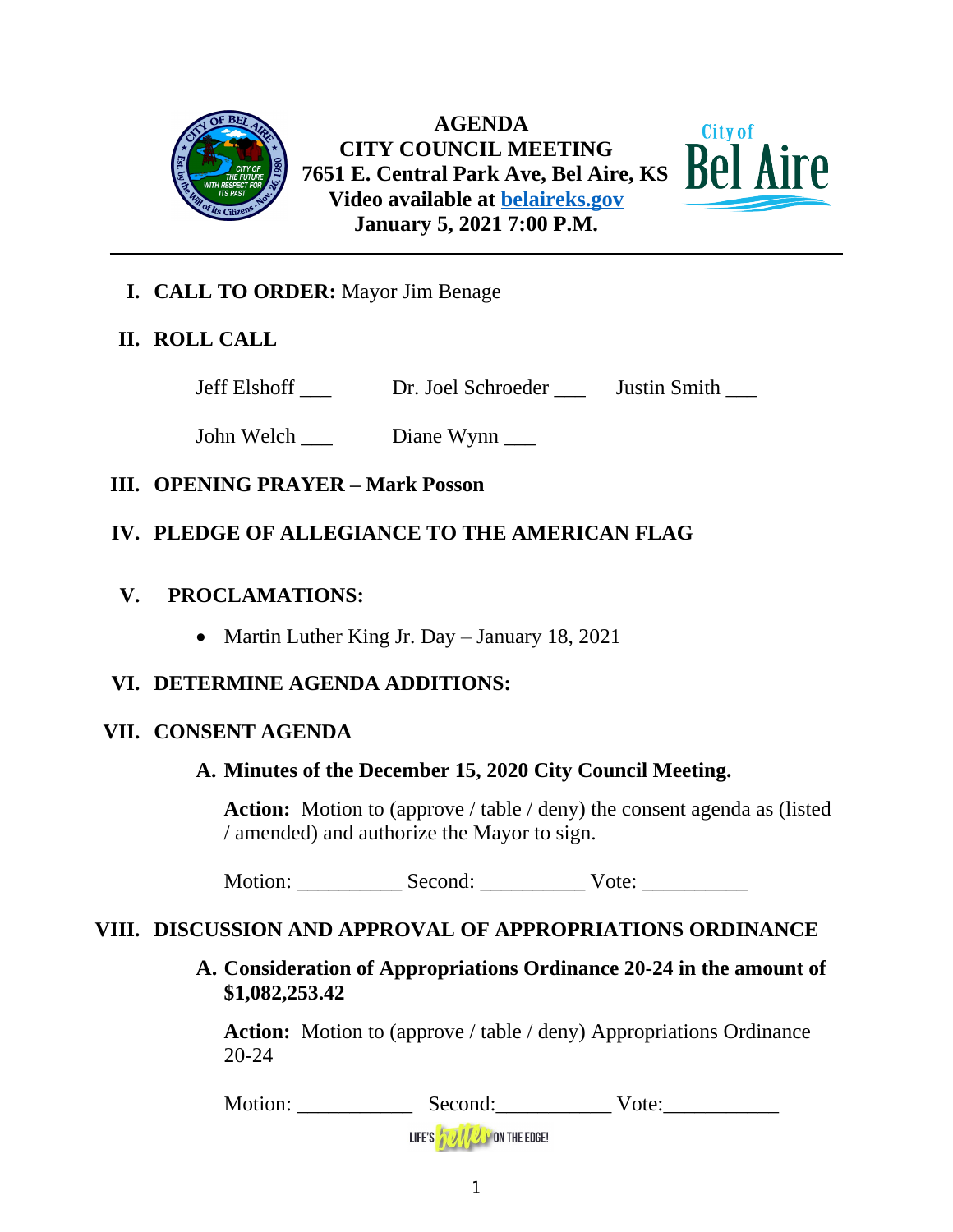# **IX. CITY REQUESTED APPEARANCES:**

 WAMPO Director Chad Parasa - WAMPO funding situation and potential alternatives

**X. CITIZEN CONCERNS:** *Public comment may be sent by email to the City Clerk at least 2 hours before a City Council meeting, received via US mail to City Hall on or before the day of a City Council meeting, or via other online platform provided on the City's website, explicitly for public comment during the meeting or provided at the meeting. The City Clerk shall read comments for a period of time not to exceed 15 minutes during the Citizens Concerns segment of Council Meetings. Persons speaking live at the meeting are limited to 3 minutes.*

# **XI. REPORTS**

**A. Council Member Reports**

**B. Mayor's Report**

**C. City Attorney Report**

**D. City Manager Report**

# **XII. ORDINANCES, RESOLUTIONS AND FINAL ACTIONS**

**A. Consideration of Change Order No. 1 with Dondlinger Construction for Bristol Hollows Addition, Phase 1 Paving and Drainage Improvements in the amount of \$16,010.00.** 

**Action**: Motion to (approve / deny / table) Change Order No. 1 with Dondlinger Construction for Bristol Hollows Addition, Phase 1 Paving and Drainage Improvements in the amount of \$16,010.00 and authorize the Mayor to sign.

| Motion | Second | Vote |
|--------|--------|------|
|        |        |      |